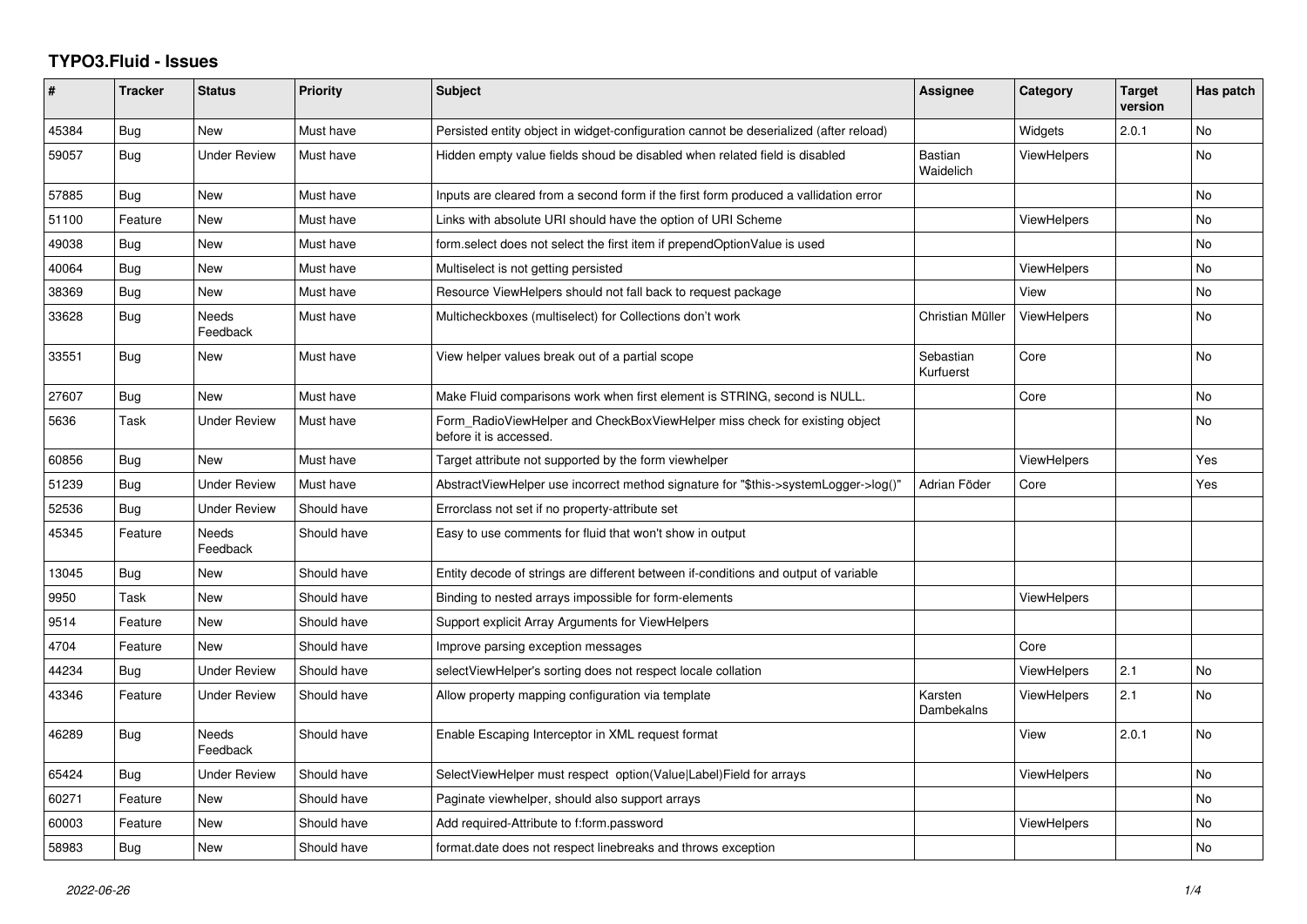| #     | <b>Tracker</b> | <b>Status</b>       | <b>Priority</b> | <b>Subject</b>                                                                                | <b>Assignee</b>       | Category    | <b>Target</b><br>version | Has patch     |
|-------|----------------|---------------------|-----------------|-----------------------------------------------------------------------------------------------|-----------------------|-------------|--------------------------|---------------|
| 58921 | Bug            | New                 | Should have     | f:form.* VHs crash if NOT inside f:form but followed by f:form                                |                       |             |                          | <b>No</b>     |
| 56237 | Task           | New                 | Should have     | in-line (Condition) View Helpers should not evaluate on parsing                               |                       |             |                          | No            |
| 55008 | Bug            | <b>Under Review</b> | Should have     | Interceptors should be used in Partials                                                       | Christian Müller      |             |                          | No            |
| 54284 | Bug            | New                 | Should have     | Default Option for Switch/Case VH                                                             |                       | ViewHelpers |                          | No            |
| 54195 | Task           | New                 | Should have     | Rename and move FormViewHelper's errorClass value, currently 'f3-form-error'                  | Adrian Föder          | ViewHelpers |                          | No            |
| 53806 | Bug            | <b>Under Review</b> | Should have     | Paginate widget maximumNumberOfLinks rendering wrong number of links                          | Bastian<br>Waidelich  | Widgets     |                          | No            |
| 52640 | Feature        | <b>Under Review</b> | Should have     | Create an UnlessViewHelper as opposite to the IfViewHelper                                    | Marc Neuhaus          |             |                          | <b>No</b>     |
| 52591 | Bug            | New                 | Should have     | The Pagination Widget broken for joined objects                                               |                       |             |                          | No            |
| 51277 | Feature        | <b>New</b>          | Should have     | ViewHelper context should be aware of actual file occurrence                                  |                       |             |                          | No            |
| 50888 | Bug            | <b>Under Review</b> | Should have     | WSOD by changing name of section and if Fluid caches are generated                            |                       |             |                          | No            |
| 49756 | Feature        | <b>Under Review</b> | Should have     | Select values by array key in checkbox viewhelper                                             |                       |             |                          | No            |
| 49600 | Bug            | New                 | Should have     | f:form tag shown as a HTML on frontend                                                        |                       | ViewHelpers |                          | No            |
| 47669 | Task           | New                 | Should have     | FormViewHelper does not define the default request method                                     |                       |             |                          | No            |
| 47006 | Bug            | <b>Under Review</b> | Should have     | widget identifier are not unique                                                              |                       |             |                          | No            |
| 46545 | Feature        | New                 | Should have     | Better support for arrays in options of SelectViewHelper                                      |                       |             |                          | No            |
| 46257 | Feature        | <b>Under Review</b> | Should have     | Add escape sequence support for Fluid                                                         |                       | Core        |                          | No            |
| 46091 | Task           | Needs<br>Feedback   | Should have     | Show source file name and position on exceptions during parsing                               |                       |             |                          | <b>No</b>     |
| 45394 | Task           | New                 | Should have     | Forwardport Unit test for standalone view                                                     |                       | View        |                          | No            |
| 45153 | Feature        | <b>New</b>          | Should have     | f:be.menus.actionMenuItem - Detection of the current select option is insufficient            |                       |             |                          | No            |
| 43072 | Task           | New                 | Should have     | Remove TOKENS for adding templates fallback in Backporter                                     |                       | View        |                          | No            |
| 43071 | Task           | New                 | Should have     | Remove TOKENS for adding fallback teplates in B                                               |                       |             |                          | No            |
| 42743 | Task           | New                 | Should have     | Remove inline style for hidden form fields                                                    |                       |             |                          | No            |
| 42397 | Feature        | New                 | Should have     | Missing viewhelper for general links                                                          |                       |             |                          | No            |
| 40081 | Feature        | New                 | Should have     | Allow assigned variables as keys in arrays                                                    |                       |             |                          | No            |
| 39990 | Bug            | New                 | Should have     | Same form twice in one template: hidden fields for empty values are only rendered<br>once     |                       | Core        |                          | <b>No</b>     |
| 39936 | Feature        | New                 | Should have     | registerTagAttribute should handle default values                                             |                       | ViewHelpers |                          | No            |
| 38130 | Feature        | New                 | Should have     | Checkboxes and multiple select fields should have an assignable default value                 |                       |             |                          | No            |
| 37619 | Bug            | New                 | Should have     | Fatal Error when using variable in name attribute of Section ViewHelper                       |                       | ViewHelpers |                          | No            |
| 37095 | Feature        | New                 | Should have     | It should be possible to set a different template on a Fluid TemplateView inside an<br>action | Christopher<br>Hlubek |             |                          | No            |
| 36655 | Bug            | New                 | Should have     | <b>Pagination Links</b>                                                                       |                       | Widgets     |                          | $\mathsf{No}$ |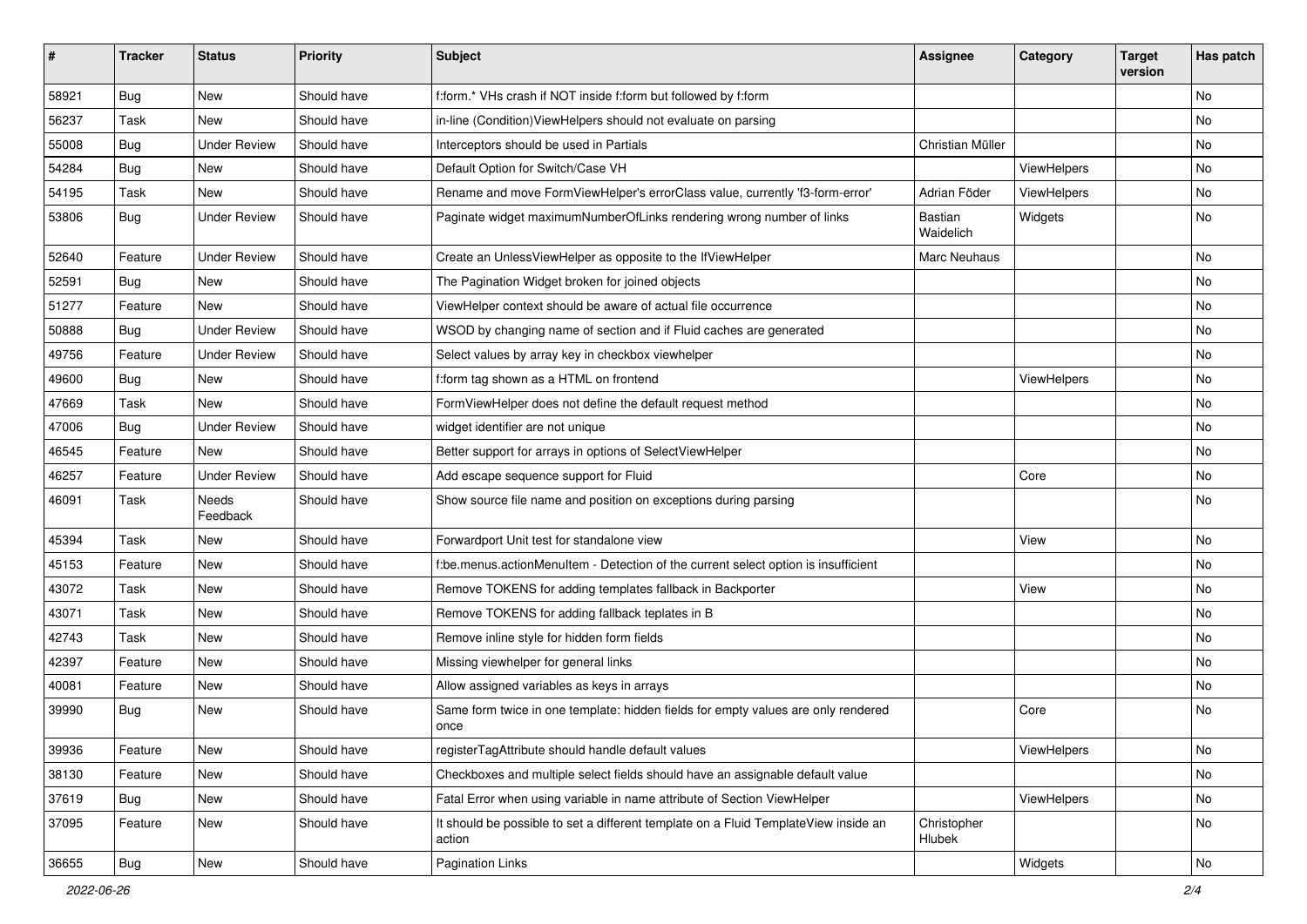| #     | <b>Tracker</b> | <b>Status</b>       | <b>Priority</b> | Subject                                                                                                     | <b>Assignee</b>             | Category    | <b>Target</b><br>version | Has patch |
|-------|----------------|---------------------|-----------------|-------------------------------------------------------------------------------------------------------------|-----------------------------|-------------|--------------------------|-----------|
| 36410 | Feature        | New                 | Should have     | Allow templates to send arguments back to layout                                                            |                             | ViewHelpers |                          | No        |
| 34682 | Bug            | <b>Under Review</b> | Should have     | Radio Button missing checked on validation error                                                            |                             | ViewHelpers |                          | No        |
| 33394 | Feature        | Needs<br>Feedback   | Should have     | Logical expression parser for BooleanNode                                                                   | <b>Tobias Liebig</b>        | Core        |                          | No        |
| 33215 | Feature        | New                 | Should have     | RFC: Dynamic values in ObjectAccess paths                                                                   |                             |             |                          | No        |
| 31955 | Feature        | New                 | Should have     | f:uri.widget                                                                                                |                             | Widgets     |                          | No        |
| 28554 | Bug            | New                 | Should have     | (v4) implement feature flag to disable caching                                                              |                             |             |                          | No        |
| 28553 | Bug            | New                 | Should have     | improve XHProf test setup                                                                                   |                             |             |                          | No        |
| 28552 | Bug            | New                 | Should have     | (v5) write ViewHelper test for compiled run; adjust functional test to do two passes<br>(uncached & cached) |                             |             |                          | No        |
| 28551 | Bug            | Accepted            | Should have     | (v4) backport VHTest                                                                                        | Sebastian<br>Kurfuerst      |             |                          | No        |
| 28550 | Bug            | New                 | Should have     | (v4) make widgets cacheable, i.e. not implement childnodeaccess interface                                   |                             |             |                          | No        |
| 28549 | Bug            | New                 | Should have     | make widgets cacheable, i.e. not implement childnodeaccess interface                                        |                             |             |                          | No        |
| 12863 | Bug            | New                 | Should have     | Attributes of a viewhelper can't contain a '-'                                                              | Sebastian<br>Kurfuerst      | Core        |                          | No        |
| 10911 | Task           | New                 | Should have     | Tx_Fluid_ViewHelpers_Form_AbstractFormViewHelper->renderHiddenIdentityField<br>should be more reliable      |                             | ViewHelpers |                          | No        |
| 8648  | Bug            | New                 | Should have     | format.crop ViewHelper should support all features of the crop stdWrap function                             |                             | ViewHelpers |                          | No        |
| 8491  | Task           | Needs<br>Feedback   | Should have     | link.action and uri.action differ in absolute argument                                                      | Karsten<br>Dambekalns       | ViewHelpers |                          | No        |
| 5933  | Feature        | Accepted            | Should have     | Optional section rendering                                                                                  | Sebastian<br>Kurfuerst      | ViewHelpers |                          | No        |
| 3481  | Bug            | New                 | Should have     | Use ViewHelperVariableContainer in PostParseFacet                                                           |                             | Core        |                          | No        |
| 3291  | Feature        | Needs<br>Feedback   | Should have     | Cacheable viewhelpers                                                                                       |                             |             |                          | No        |
| 52419 | Bug            | New                 | Should have     | Wrong PHPDocs notation for default value inline f:translate viewhelper                                      |                             |             | 2.0                      | <b>No</b> |
| 40998 | Bug            | <b>Under Review</b> | Should have     | Missing parent request namespaces in form field name prefix                                                 | Sebastian<br>Kurfuerst      | ViewHelpers | 1.1.1                    | No        |
| 36662 | Bug            | Needs<br>Feedback   | Should have     | Checked state isn't always correct when property is collection                                              | Kevin Ulrich<br>Moschallski | ViewHelpers | 1.1.1                    | No        |
| 58862 | Bug            | Needs<br>Feedback   | Should have     | FormViewHelper doesn't accept NULL as value for \$arguments                                                 | <b>Bastian</b><br>Waidelich | ViewHelpers |                          | Yes       |
| 32035 | Task           | New                 | Should have     | Improve fluid error messages                                                                                |                             | Core        |                          | Yes       |
| 30937 | Bug            | New                 | Should have     | CropViewHelper stringToTruncate can't be supplied so it can't be easily extended                            |                             | ViewHelpers |                          | Yes       |
| 48355 | Feature        | New                 | Could have      | Assign output of viewhelper to template variable for further processing.                                    |                             |             |                          |           |